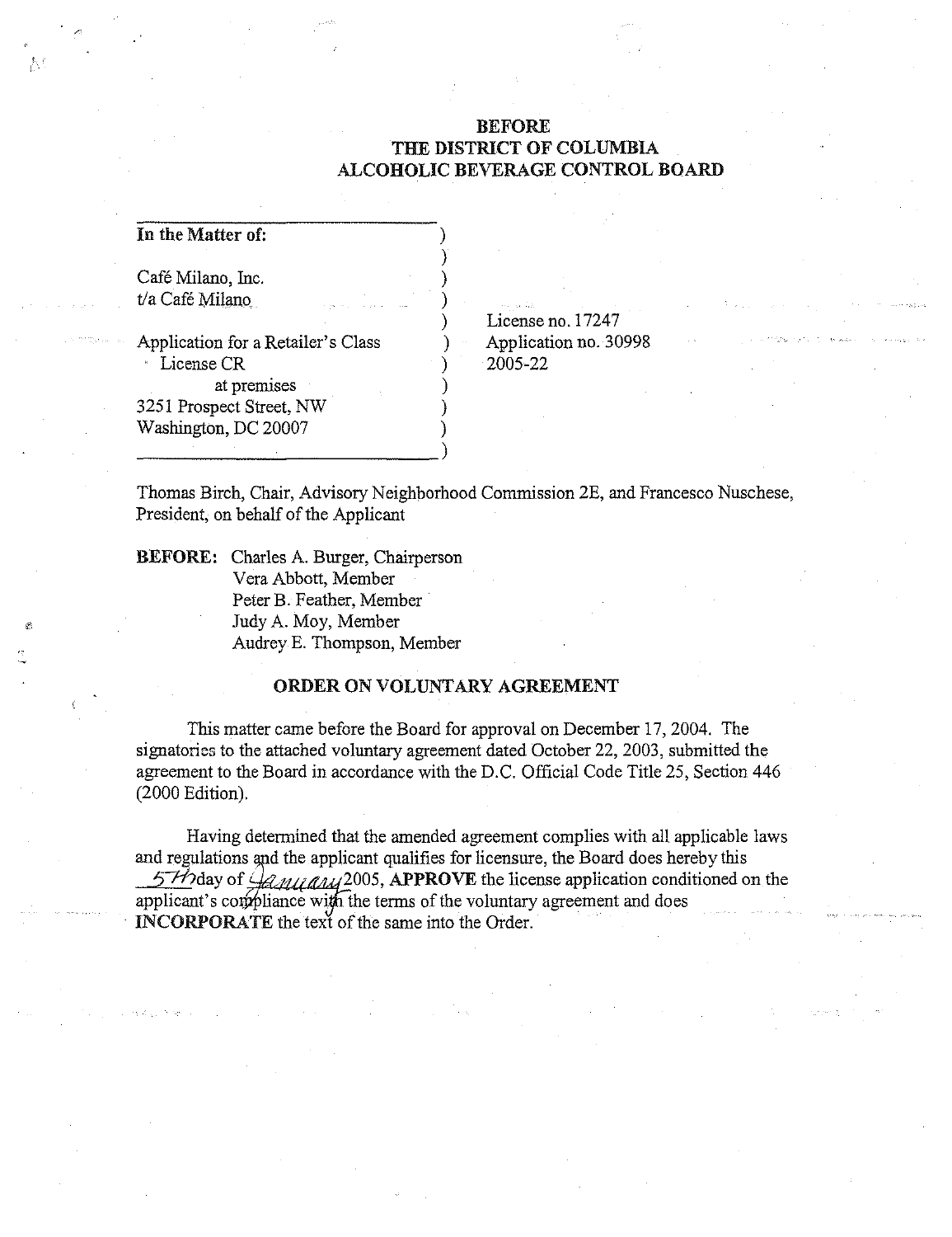Café Milano, Inc. t/a Café Milano Page two

 $\mathbb{D}$ 

District of Columbia Alcoholic Beverage Control Board

Charles A. Burger, Chainerson

L ra 0 Vera Abbott, Member

U

Peter B. Feather, Member

role fudy A. Moy, Member

Audrey E. Thompson, Member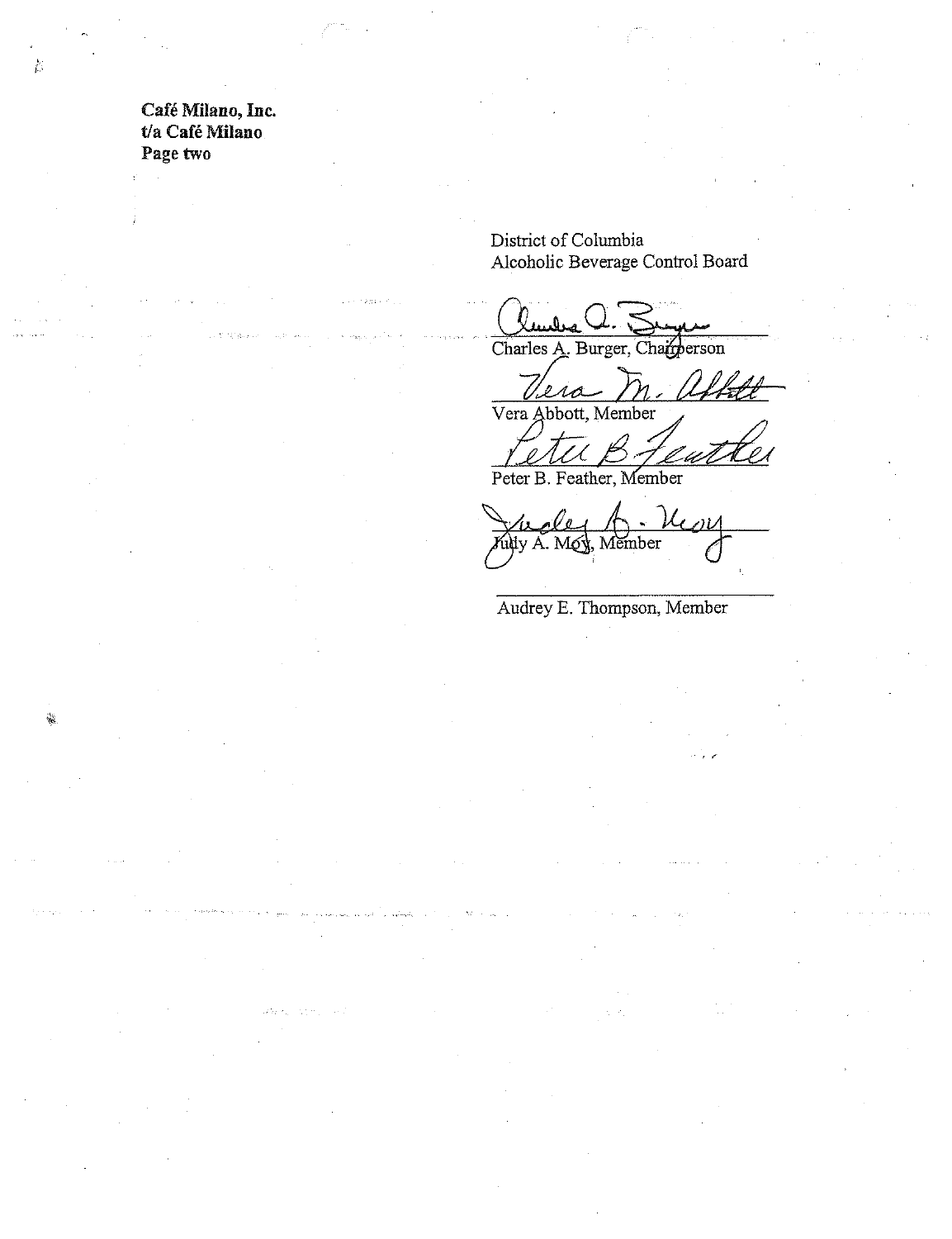## COOPERATIVE AGREEMENT

 $-22 - 203$   $4.53$ PM

mate this 22 day of 200th )<br>ez, 2003, hy and between PROSPECT CAFE NILMNO, Inc., t/a Café Nilano at 3251 Prospect Street. N.W., Washington. D.C. (the Licensee), and ADVISORY NEIGHBORHOOD CONNISSION 2E (the Protestent).

## WITRESBETH

WIEREAS, the parties had previously exacuted Voluntary Agreements in connection with the operation of this establishment; ಮೂ

WINKRAS, the parties desire to restate the prior Agreements: and

WIRREAS, the parties desire to eater into this Cooperative Agreement commemorating ceptain understandings regarding Licensee's operation;

NOW. THERIFORE, in consideration of the premises above recited, and the mutual covenants and promises set forth below, the parties agres as follows:

1. The closing hours of operation will be 2 A.M., Sunday through Thursday; 3 A.M. Friday and Saturday, At all times the summer garden is not enclosed, the summer garden area will close oue hour prior to said times, unless doors and windows are closed.

2. Licensee shall operate a boxa fide restaurant on its premises, with a seating capacity of 212 inside and summer garden of 76. The Licensse's kitchen will be open at all times the